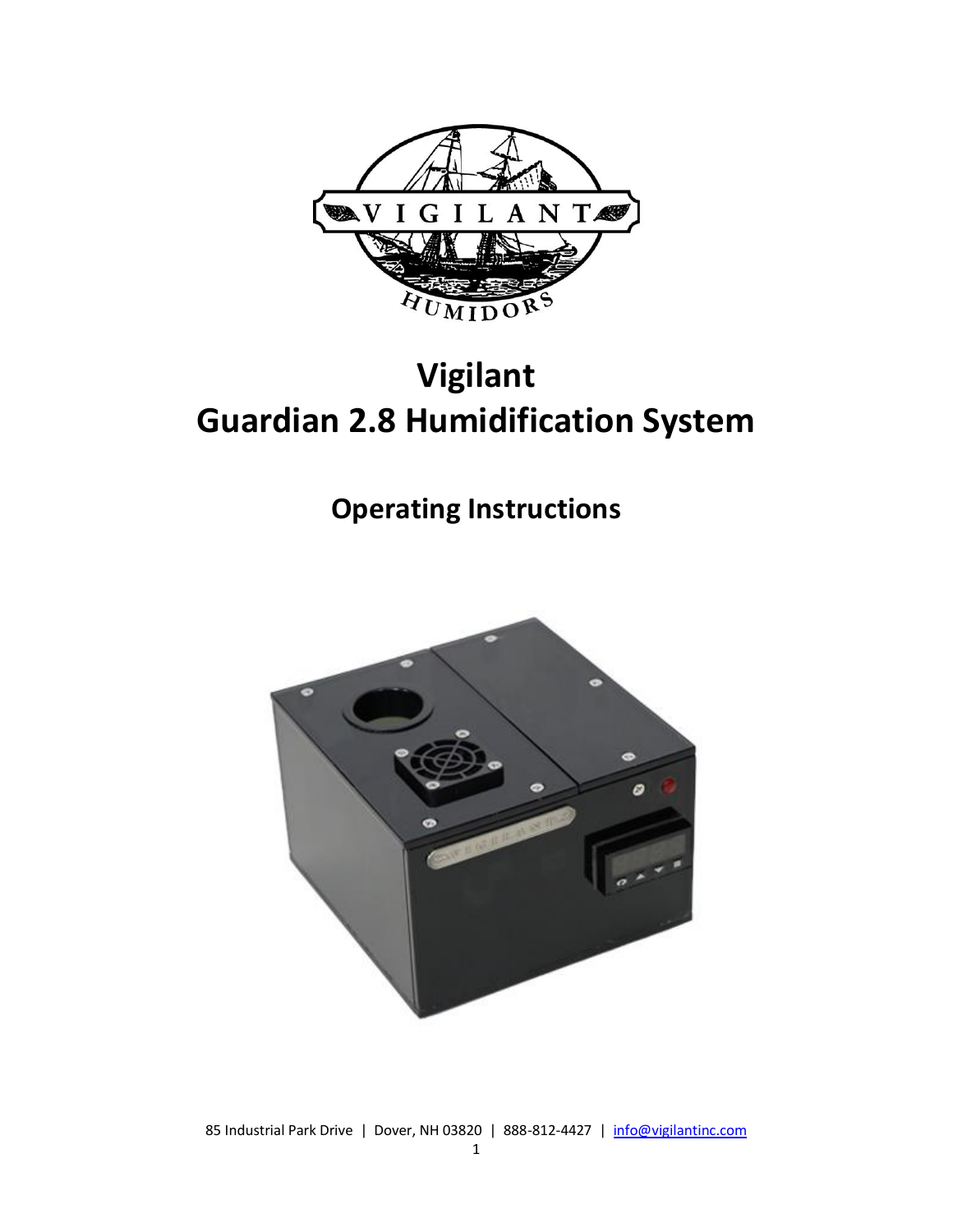

### **Guardian Humidification System Operating Instructions**

Congratulations! You have purchased the finest cigar humidification system ever created for the preservation of premium cigars. The Guardian Humidification System has been designed to provide your premium cigars with the optimal storage environment. The Guardian microprocessor constantly monitors the humidity level of your cabinet interior and will maintain the relative humidity (RH) to within 2% of your desired setting.

Should you have any questions regarding the installation or operation of Vigilant's Guardian Humidification System, please call us toll-free at 888-812-4427. We will be happy to assist you.

Please read this entire manual before operating your Guardian Humidification System. By following these instructions, you will guarantee the proper conditions for your prized cigar collection.

#### **Parts**

- Humidification system consists of water reservoir, controller, and sensor
- Zip ties (2)
- Wire anchors (5)
- 24-volt wall adapter
- Wicking filter (located inside system)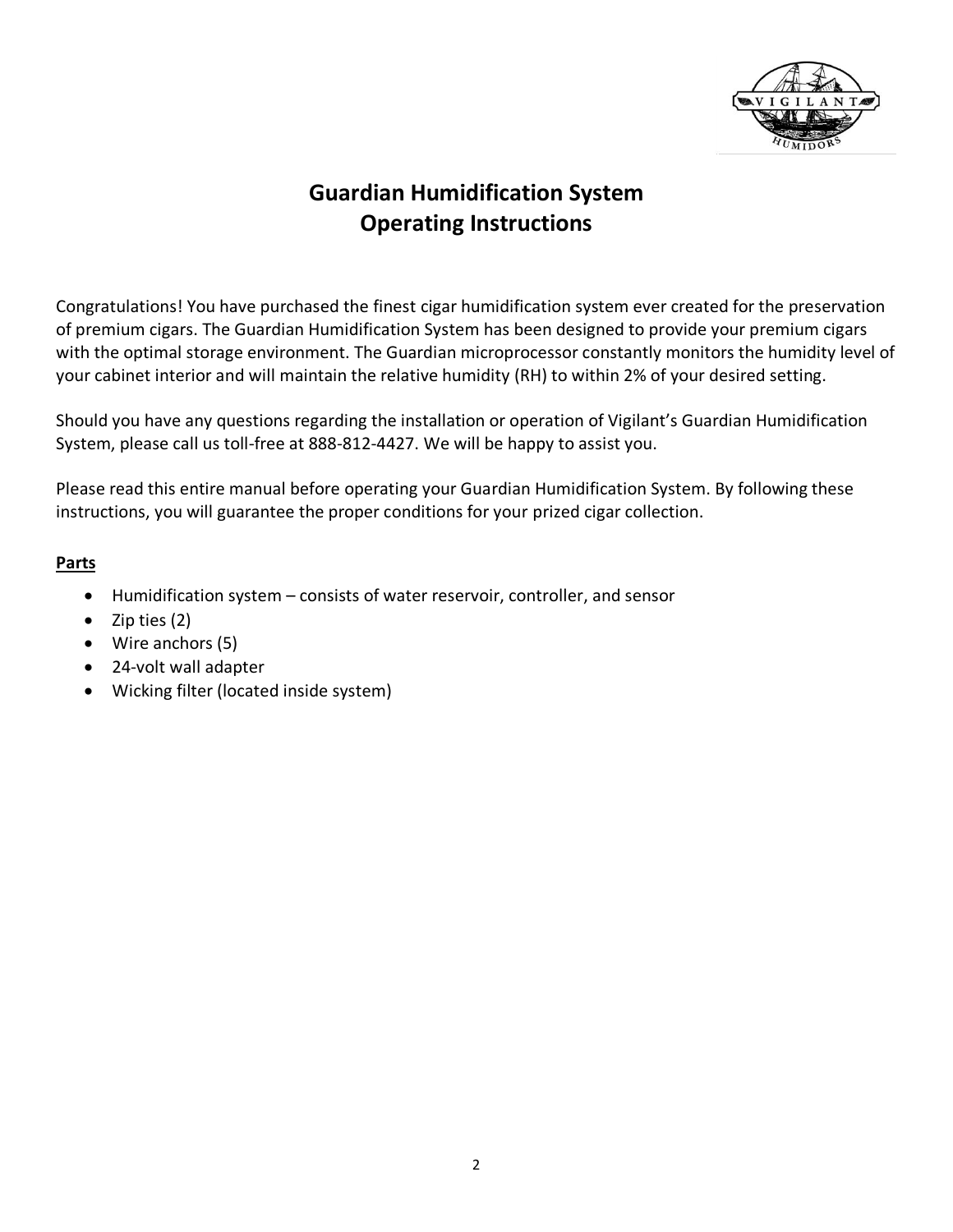

#### **Installation and Start-Up Operation**

#### **IMPORTANT:**

- DO NOT OVERFILL THE RESERVOIR AS OVERFILLING WILL CAUSE DAMAGE TO YOUR CABINET!
- DO NOT POUR WATER ON THE FAN THIS CAN CAUSE DAMAGE TO THE ELECTRONICS.
- DO NOT MOVE CABINET WITH WATER IN IT.
- 1. Remove all packing material from the reservoir area and make sure the parts list is complete. Leave the white mesh wicking filter in the reservoir.
- 2. Place the Guardian Humidification System in the bottom of your cabinet.
- 3. Insert the small end of the power cord through a hole in your cabinet and plug it directly into the power jack on the side of the controller of your system.
- 4. Placement of sensor: Determine a suitable location for the sensor, preferably two-thirds up from the back panel or side wall, and/or as close to the horizontal center of the back panel as possible.
- 5. Extra support for the sensor can be gained using the included wire anchors and zip ties.
- 6. Slowly fill the reservoir with distilled water to the max fill line. The reservoir is outfitted with an overflow vent that will prevent damage to your system. Make sure that the white mesh wicking filter is sitting vertically upright in your reservoir.
- 7. Plug your humidification system into a surge protector that is attached to a grounded outlet. The digital display will activate within 6 seconds and a 10-minute stabilization program will begin.
- 8. Next, the unit will automatically begin to operate at the **factory set point of 67% relative humidity**. Allow the unit to run at the factory set point for at least 24 hours before making adjustments.
	- The system will use large amounts of water during the first several days of operation. Once the humidor has been seasoned  $(3 - 4$  days), water use will greatly diminish.
	- It is recommended that you do not set the humidity level above 70%, as cigars stored at humidity levels higher than 72% can become soft and moldy.
	- If you choose to make an adjustment to the humidity level, limit the change to no more than 2% in a 10-day period.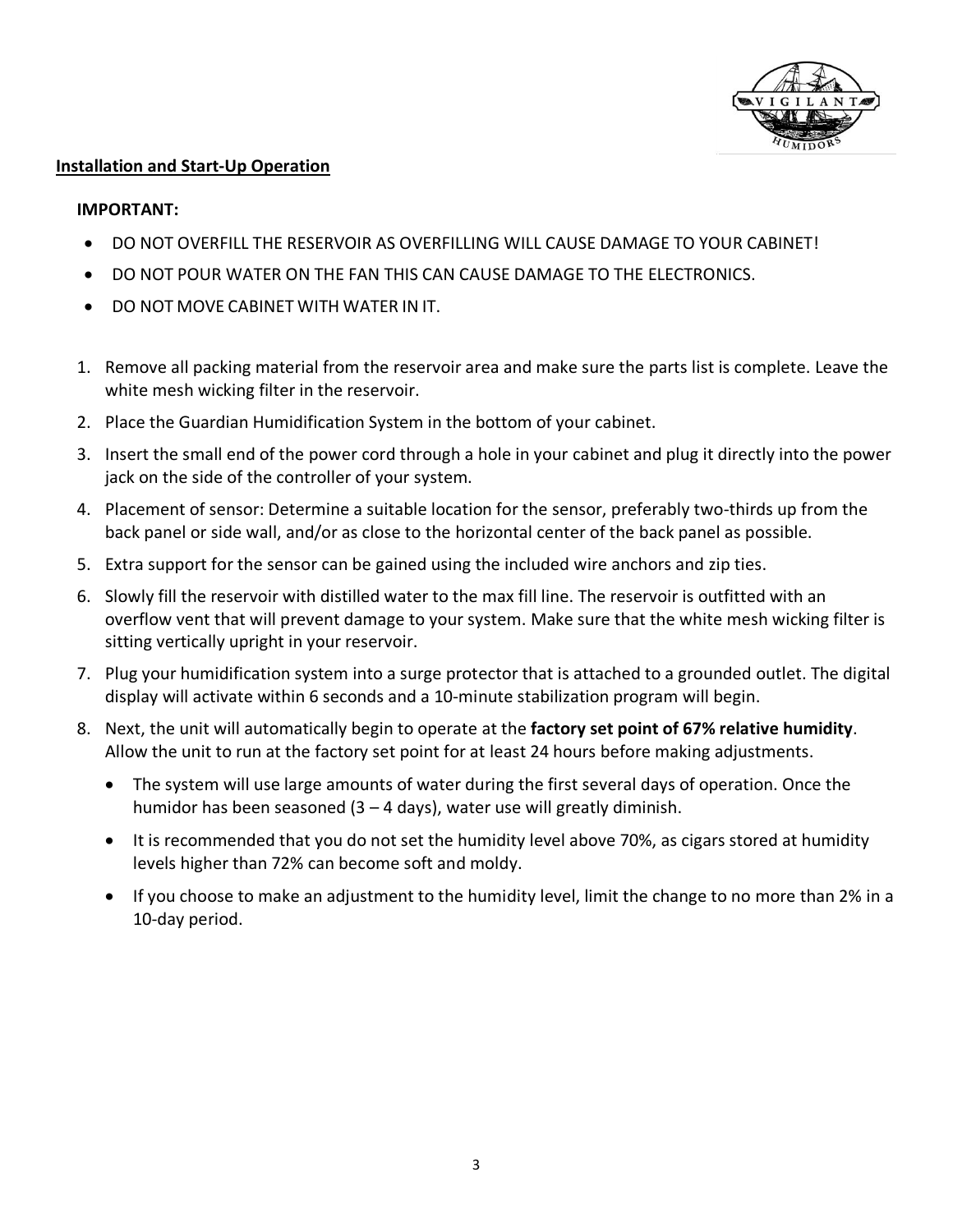

#### **Adjusting the Humidity**

Your Guardian Humidification System has been pre-set at 67% relative humidity and operates on a range (hysteresis) of approximately 2%. The system will thus operate between 66-68%, as set. The control system is fully automatic, so the only control feature you need to be familiar with is the set point adjustment.

Your system should be run at the pre-set level – with cigars in the cabinet – for at least two weeks before adjusting the humidity. If you make an adjustment, limit the change to no more than 2% in a 10-day period.

NOTE: Loading the cabinet with moist cigars may temporarily bring the relative humidity above the set point range on the system.

The digital display will indicate the actual humidity level inside your humidor. To view and/or adjust the set point, read this manual completely before proceeding then simply follow these steps:

#### **TO VIEW THE SET POINT**

- 1. Press circle arrow key once.
- 2. Press and hold the circle arrow key. The current set point will be displayed.
- 3. Release the circle arrow key and the display will revert to normal.



**Set Point Mode** 

Press  $\upsilon$  once to enter

Press and hold  $U$  to view current Set Point





Release the U button



The Display will revert to current RH%

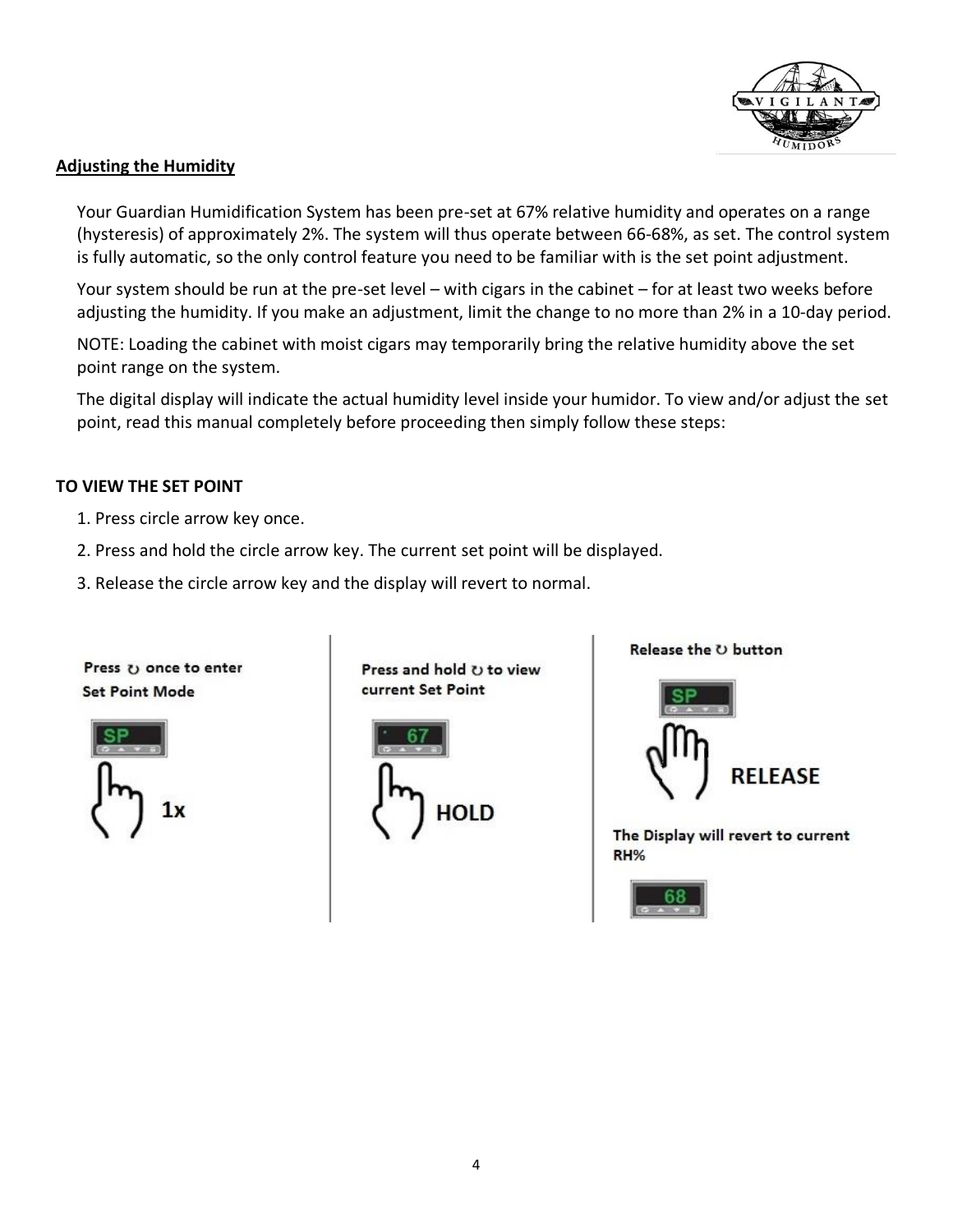

#### **TO ADJUST THE SET POINT**

- 1. Press the far-left circle arrow key to view the current set point.
- 2. To adjust humidity upward, tap the  $\uparrow$  key until desired level of humidity is reached.
- 3. To adjust humidity downward, tap the  $\downarrow$  key until desired level of humidity is reached.
- 4. Press the far-left circle arrow key to lock the new set point.



#### **Maintenance of Reservoir and Wicking Filter**

When the red LED low water indicator is on, it is time to fill the water reservoir. Frequency of filling will vary depending on climatic conditions and cabinet size.

As the reservoir and wicking filter(s) are constantly exposed to moisture and dirt collected from the circulating air, they must be cleaned periodically. We recommend that you clean the reservoir and filter each time you add distilled water.

- 1. Unplug the system from its power outlet before you begin cleaning the reservoir and filter.
- 2. Remove the humidification system from your cabinet, being careful not to spill any water on your humidor. Remove the thumbscrews, lift the cover off and remove the filter.
- 3. Wipe the walls of the reservoir with a damp paper towel
- 4. Wicks should be changed every 90-120 days and can be ordered directly from Vigilant's online store at [http://shop.vigilantinc.com/.](http://shop.vigilantinc.com/)
- 5. Insert clean filter into the reservoir and return it to your cabinet.
- 6. To fill the reservoir, add DISTILLED water through grommet opening. Never overfill the reservoir. Watch the water level carefully while filling. Slowly fill reservoir to the max fill line.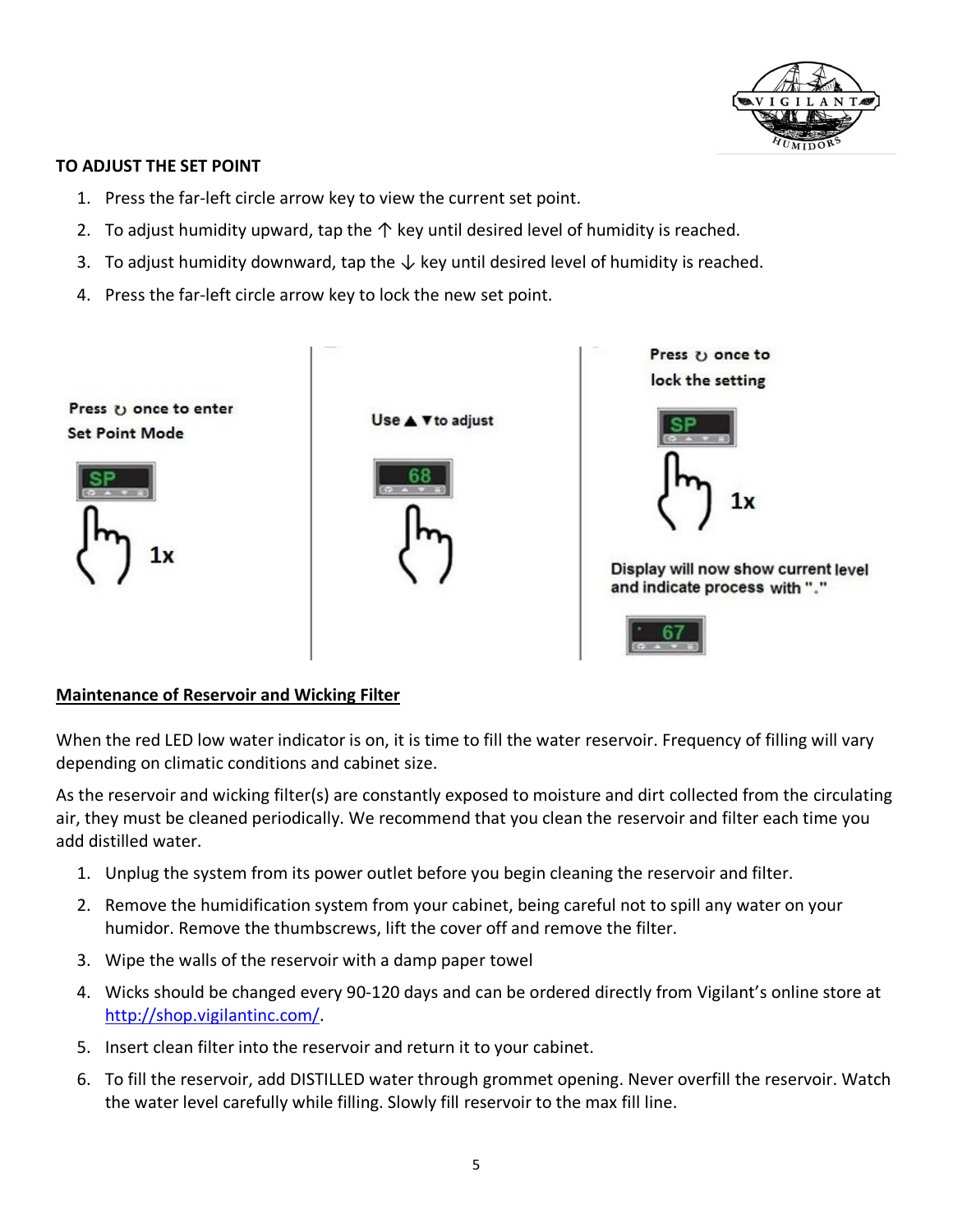

#### **Suggestions**

The installation and maintenance of your Guardian Humidification System will directly affect its performance. Here are some factors to consider:

- Do NOT block the system fan airflow. Shelves or boxes of cigars should be at least 4" above the fan.
- Do NOT block the sensor by stacking boxes or other impediments in front of it.
- Keep the water reservoir and wicking filter clean by servicing at least every 90-120 days.
- Avoid frequent opening of your cabinet door(s). If the humidor is used for commercial environments, nighttime recovery will be crucial for maintaining an optimal environment.

#### **TROUBLESHOOTING**

#### *Cabinet appears not to maintain desired humidity level*

- Check the set point adjustment by tapping the far-left key on the control panel. If the set point is not at your desired relative humidity level, reset by following the "Adjusting the Humidity" instructions.
- Check the seal(s) of the door(s) and drawer(s) of your cabinet. The system may not be able to maintain adequate humidity levels in a cabinet that is not airtight.
- Check the water level in the reservoir. If it is empty, the red LED should be lit. If not, carefully fill your reservoir to approximately 1" below the overflow hole.
- Be certain that fan and airflow intake are clear of any obstructions that could impede air circulation.
- Verify that the wicking filter is vertically positioned inside the reservoir.

#### *Cigars are too moist or too dry*

- Your humidity set point is too high or too low.
- Remember that the system will run up to 2% above the set point. It is recommended that the system is started at the pre-set level of 67% RH to maintain an interior humidity level between 66-68%.

#### *Fan does not work*

- Check power source and connections.
- If the set point is below the humidity level of the cabinet's interior, the fan will not run.
- Press the far-left button on the control panel to check set point.

If these troubleshooting recommendations do not correct the problem, call Vigilant at 888-812-4427 and a service representative will gladly assist you.